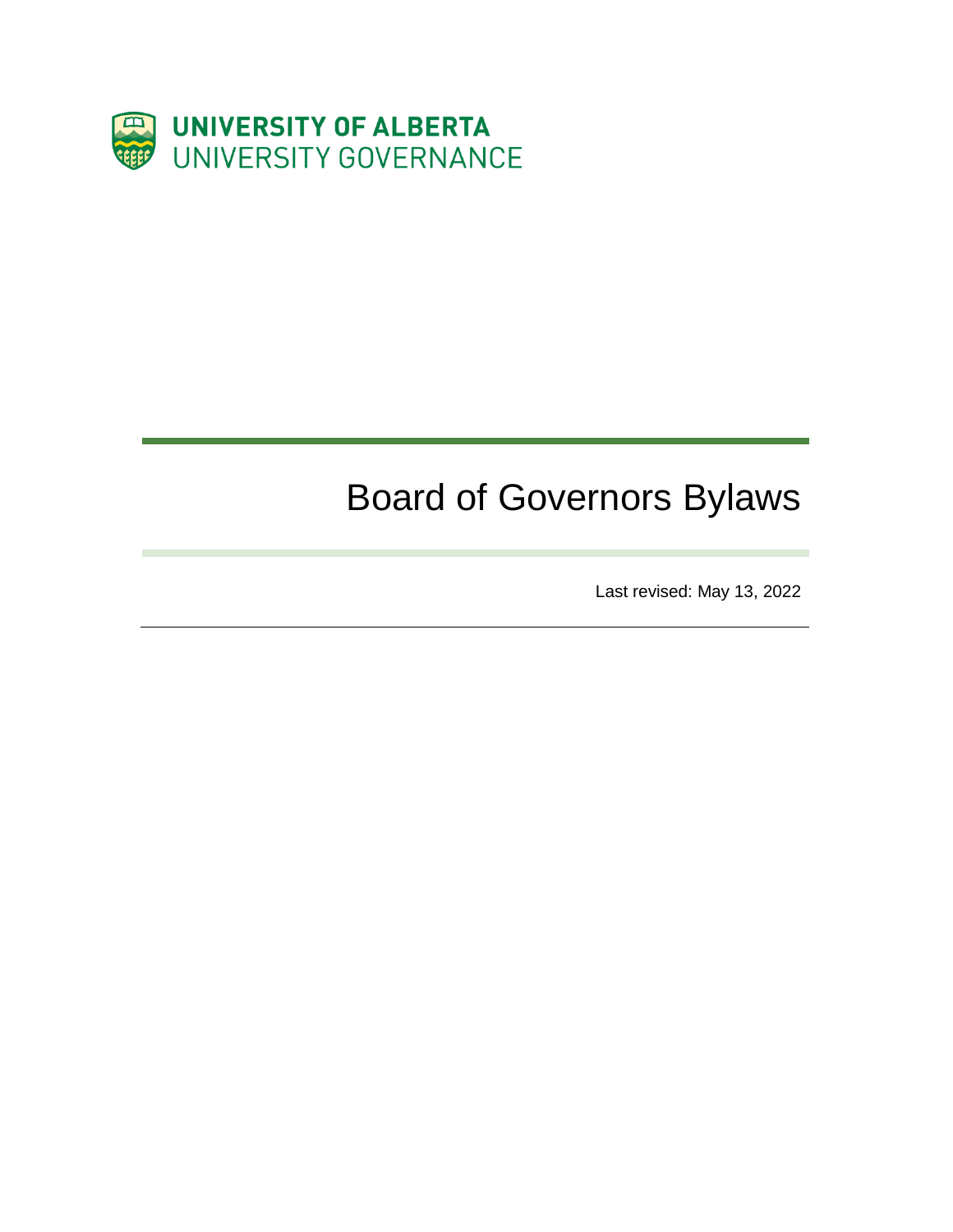# THE BOARD OF GOVERNORS OF THE UNIVERSITY OF ALBERTA BYLAWS

# **TABLE OF CONTENTS**

| 1.0 |  |
|-----|--|
| 1.1 |  |
| 1.2 |  |
| 1.3 |  |
| 1.4 |  |
| 1.5 |  |
| 1.6 |  |
| 2.0 |  |
| 2.1 |  |
| 2.2 |  |
| 2.3 |  |
| 2.4 |  |
| 2.5 |  |
| 3.0 |  |
| 3.1 |  |
| 3.2 |  |
| 3.3 |  |
| 3.4 |  |
| 3.5 |  |
| 4.0 |  |
| 4.1 |  |
| 4.2 |  |
| 4.3 |  |
| 4.4 |  |
| 4.5 |  |
| 5.0 |  |
| 5.1 |  |
| 5.2 |  |
| 5.3 |  |
| 5.4 |  |
| 5.5 |  |
| 5.6 |  |
| 5.7 |  |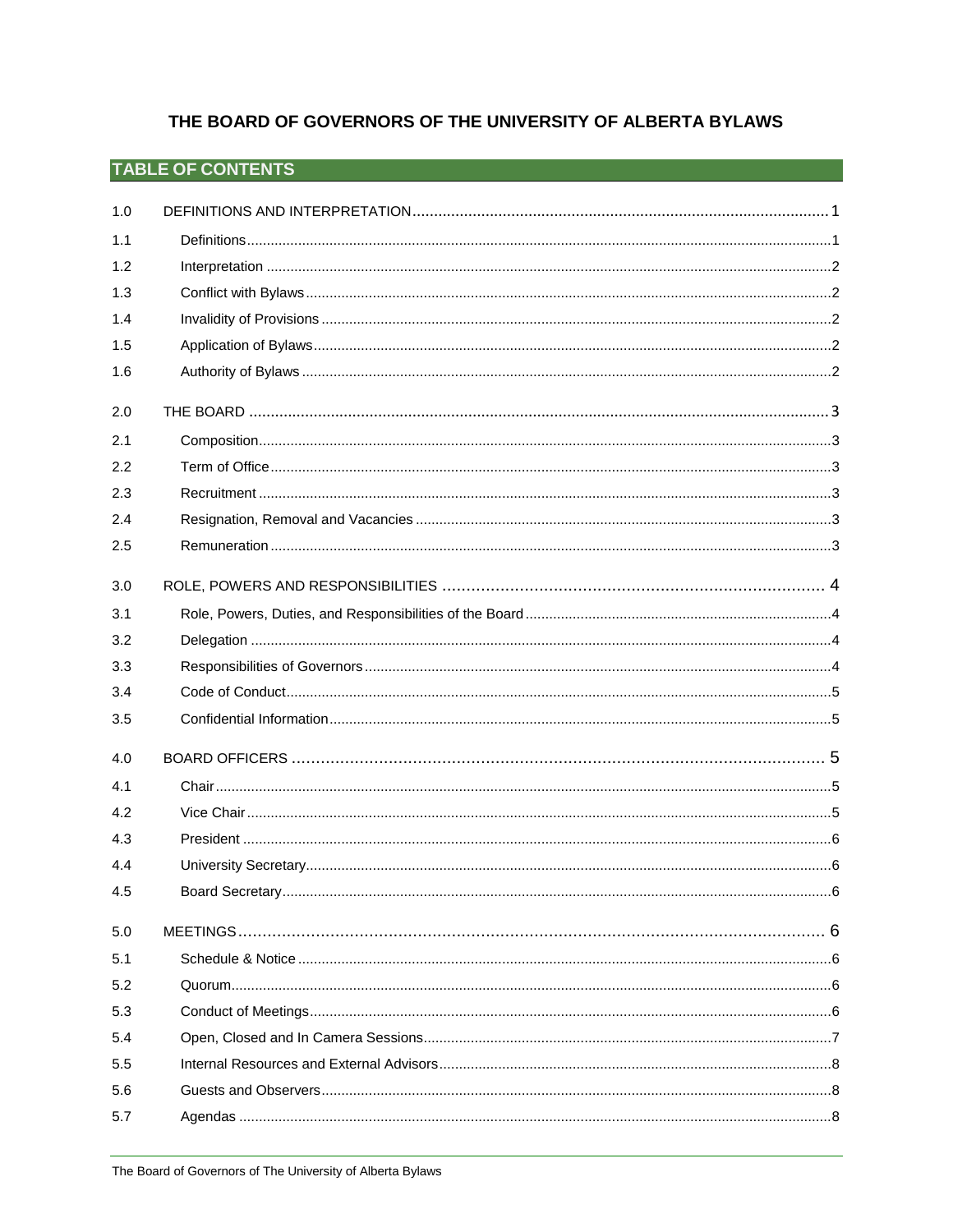| 5.8  |  |
|------|--|
| 5.9  |  |
| 5.10 |  |
| 5.11 |  |
| 6.0  |  |
| 6.1  |  |
| 6.2  |  |
| 6.3  |  |
| 7.0  |  |
| 7.1  |  |
| 7.2  |  |
| 7.3  |  |
| 7.4  |  |
| 7.5  |  |
| 7.6  |  |
| 7.7  |  |
| 7.8  |  |
| 7.9  |  |
| 7.10 |  |
| 8.0  |  |
| 9.0  |  |
| 9.1  |  |
| 9.2  |  |
| 9.3  |  |
| 10.0 |  |
| 10.1 |  |
| 10.2 |  |
| 11.0 |  |
| 12.0 |  |
| 12.1 |  |
| 12.2 |  |
| 12.3 |  |
| 13.0 |  |
| 14.0 |  |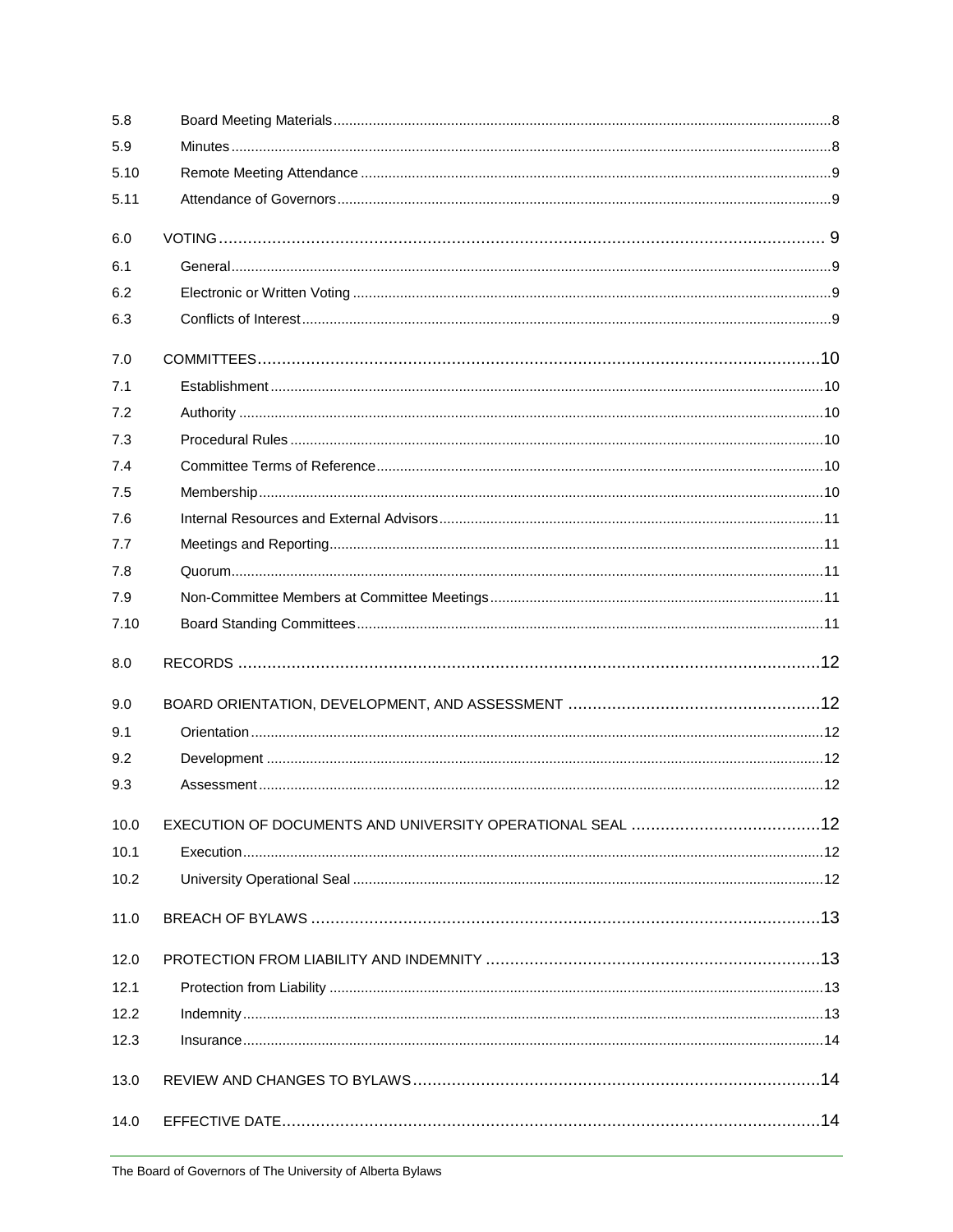# <span id="page-3-1"></span><span id="page-3-0"></span>**1.0 DEFINITIONS AND INTERPRETATION**

# **1.1 Definitions**

In these Bylaws:

- a) "**Act**" means the *Post-Secondary Learning Act* (Alberta) and the regulations thereunder, as amended from time to time;
- b) "**APAGA**" means the *Alberta Public Agencies Governance Act* and the regulations thereunder, as amended from time to time;
- c) "**Board**" means the Board of Governors of the University of Alberta;
- d) "**BGC**" means the Board Governance Committee, or its successor Committee;
- e) "**Business Day**" means a day other than a day that the University is closed or a Saturday, Sunday, statutory or civic holiday in Edmonton, Alberta;
- f) "**Chair**" means the Chair of the Board;
- g) "**Committee**" means a standing or *ad-hoc* committee established by the Board;
- h) "**External Advisor**" means a person external to the University, who is neither a member of the Board nor a Committee, engaged to provide advice to the Board or a Committee;
- i) "**Ex-officio**" means a person who holds a role because of the office or position they have and who ceases to hold the role when the office or position terminates;
- j) "**FOIP**" means the *Freedom of Information and Protection of Privacy Act* (Alberta), as amended from time to time;
- k) "**Governor**" means a member of the Board;
- l) "**Internal Resource**" means a person from the University, who is neither a member of the Board nor a Committee, engaged to provide advice to the Board or a Committee;
- m) "**Mandate**" means the mandate of the University approved by the Minister that sets out the University's authority to operate and specifies the types of activities that the University may engage in, including programs of study, scope of research, learner groups, and primary geographic service region;
- n) "**Meeting Year**" means the period from September to June in each year;
- o) "**Minister**" means the Minister responsible for the Act;
- p) "**Nominated Governor**" means a Governor of the Board as constituted in the Act, who is a nominated representative of a constituent group as set out in in the Act (currently comprised of Senate members, academic staff, non-academic staff, alumni and students) and appointed by Ministerial Order;
- q) "**Non-Governor Committee Member**" means a person who is not a Governor but who is a voting member of a Committee, appointed by the Board;
- r) "**President**" means the President and Vice-Chancellor of the University;
- s) "**Public Governor**" means a Governor of the Board as constituted in the Act, who has been appointed from the public-at-large by the Lieutenant Governor-in-Council;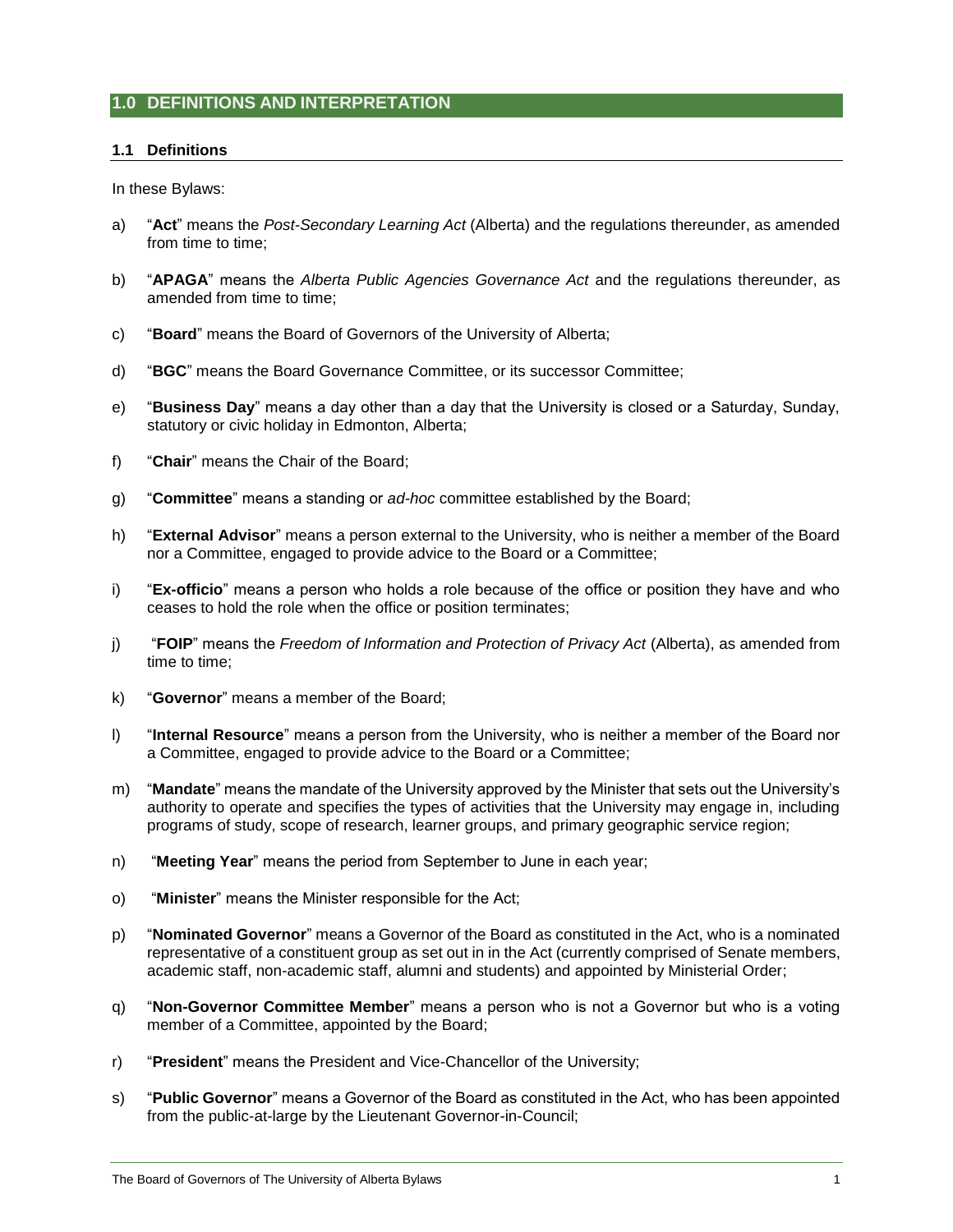- t) "**University**" means the University of Alberta; and
- u) "**Vice Chair**" means the Vice Chair of the Board.

All terms contained in these Bylaws which are not defined and which are defined in the Act have the meaning given in the Act.

# <span id="page-4-0"></span>**1.2 Interpretation**

Unless the context otherwise requires, words in the singular include the plural and references to one gender include all genders, as the case may be, and vice versa.

The Board is the sole authority for the interpretation of these Bylaws and the decision of the Board on any question of interpretation, or upon any matters affecting the University and provided for by these Bylaws, is final and binding.

# <span id="page-4-1"></span>**1.3 Conflict with Bylaws**

In the event of a conflict between the provisions of these Bylaws and the provisions of the Act, the provisions of the Act govern.

# <span id="page-4-2"></span>**1.4 Invalidity of Provisions**

The invalidity or unenforceability of any provision of these Bylaws does not affect the validity or enforceability of the remaining provisions.

# <span id="page-4-3"></span>**1.5 Application of Bylaws**

These Bylaws apply to Governors, any Committee of the Board and other such individuals as may engage with the Board from time to time.

#### <span id="page-4-4"></span>**1.6 Authority of Bylaws**

These Bylaws take precedence over any policies, procedures, standards, protocols, or terms of reference adopted by the Board, except where expressly indicated in these Bylaws.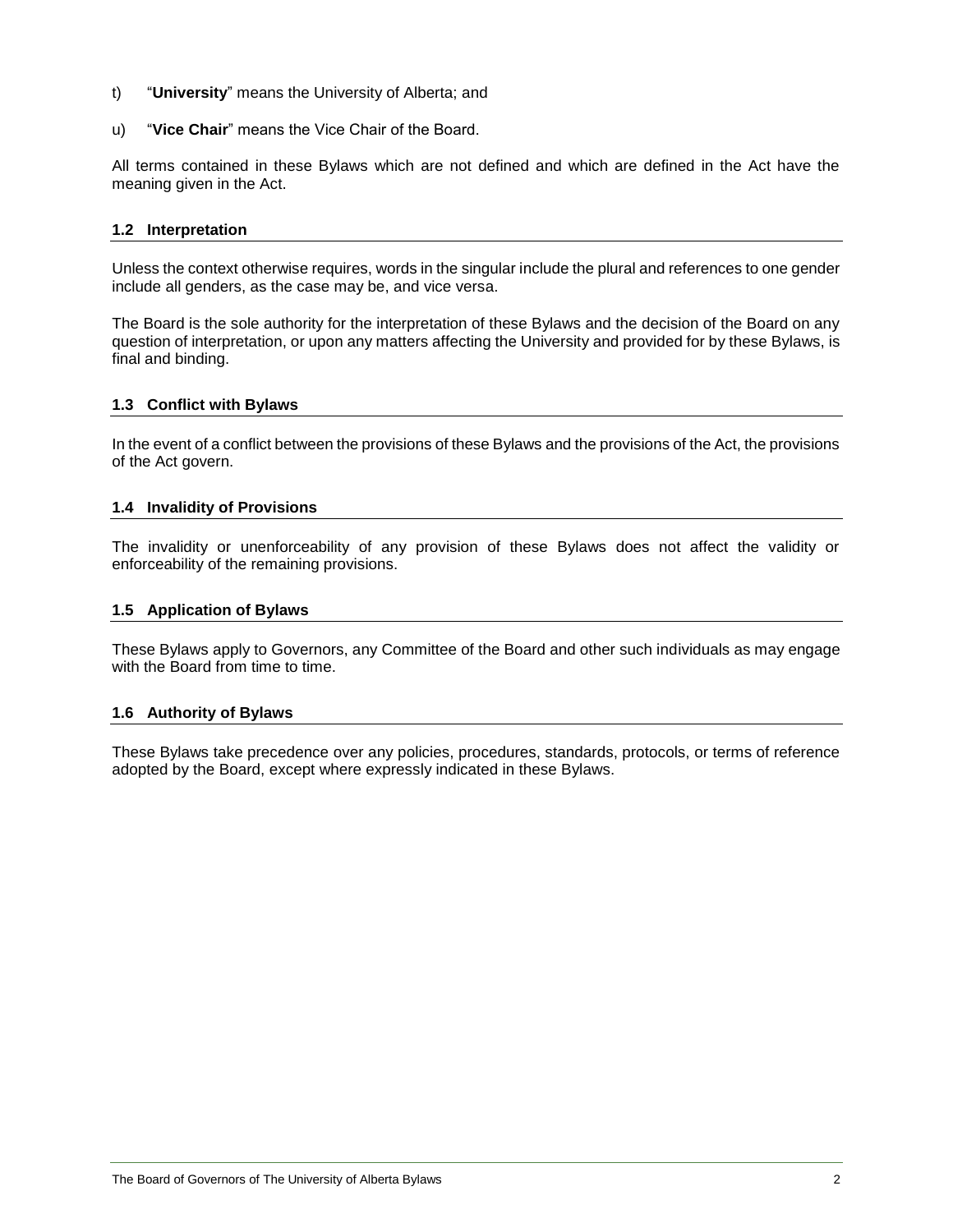# <span id="page-5-0"></span>**2.0 THE BOARD**

## <span id="page-5-1"></span>**2.1 Composition**

In accordance with the Act, the Board is comprised of:

- The Chair:
- The Chancellor of the University;
- The President;
- Nominated Governors; and
- Public Governors.

# <span id="page-5-2"></span>**2.2 Term of Office**

The term of office for Governors, including the Chair, is for a fixed term as prescribed in the Act.

#### <span id="page-5-3"></span>**2.3 Recruitment**

As part of the Government of Alberta appointment process, the Board can identify skill and competence areas and potential candidates that are reflective of the Board's goal to achieve an equitable, diverse and inclusive membership consistent with the objectives set out in the University's Strategic Plan for Equity, Diversity, and Inclusivity.

The recruitment of Nominated Governors is carried out by each nominating group, which follows its own process and makes a recommendation to the Minister for appointment.

#### <span id="page-5-4"></span>**2.4 Resignation, Removal and Vacancies**

Any Governor may resign from the Board by sending written notice to the Minister and the Chair. Nominated Governors' terms automatically expire when they cease to meet the qualification of their position. The Chancellor and the President are members of the Board until they cease to hold their position. Otherwise, the term of office of a Governor concludes when the Order-in-Council or Ministerial Order that appointed them is no longer valid, which occurs upon the earlier of the person's successor being appointed or the elapse of 3 months after the end of the appointment term.

The Chair will advise the Minister if, for any reason, a Governor is no longer capable of acting or of fulfilling the duties of a Governor.

The Board may continue to act notwithstanding one or more vacancies.

#### <span id="page-5-5"></span>**2.5 Remuneration**

Governors will not be remunerated for their service. The University will reimburse Governors for reasonable expenses incurred in the performance of their duties in accordance with University policies in effect from time to time.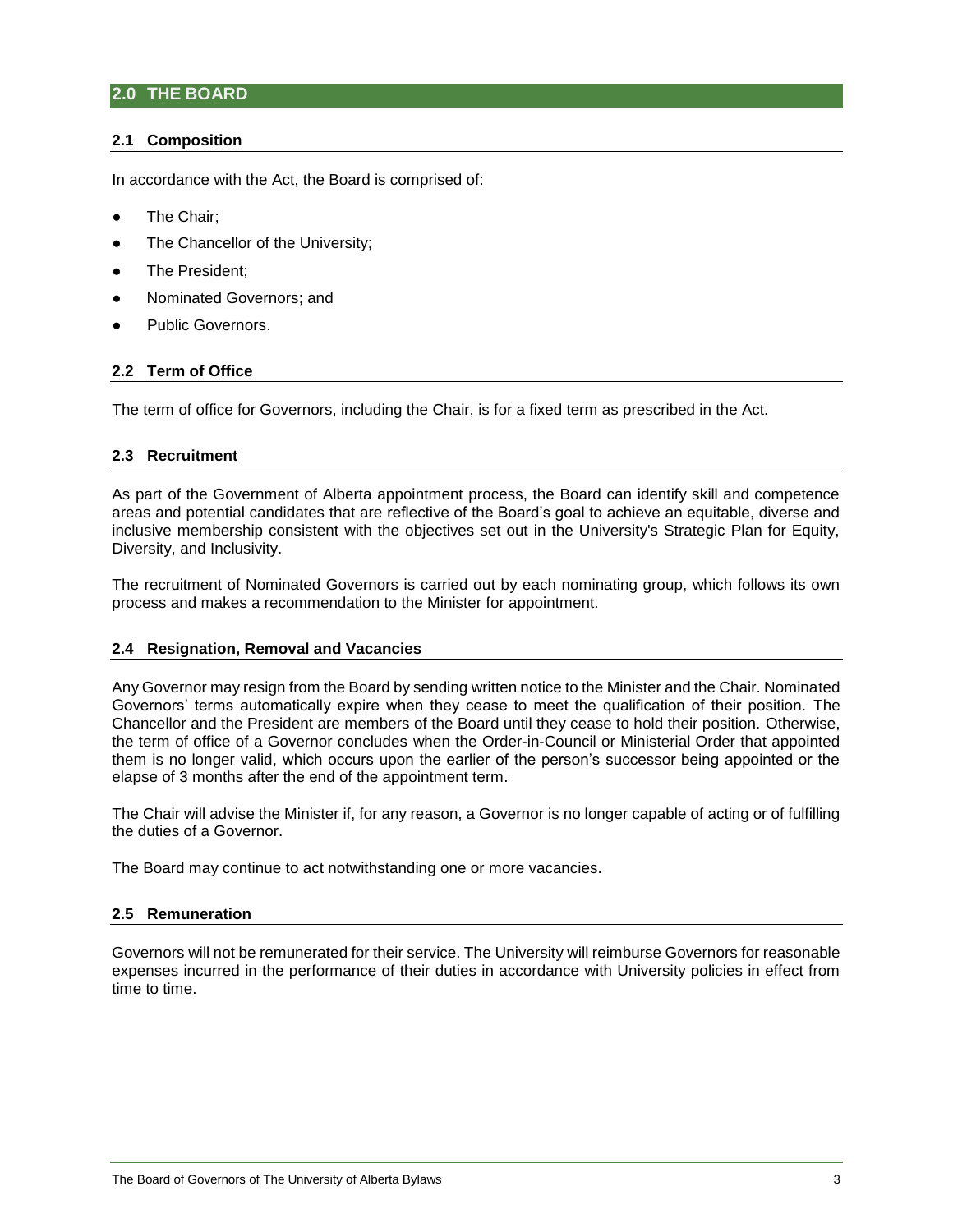# <span id="page-6-0"></span>**3.0 ROLE, POWERS AND RESPONSIBILITIES**

## <span id="page-6-1"></span>**3.1 Role, Powers, Duties, and Responsibilities of the Board**

The Board is the governing body established by the Act and has the powers, duties, and authority set out in the Act. The Board has the capacity and, subject to the Act, the rights, powers, and privileges of a natural person.

The Board is legislated by the Act to manage and operate the University in accordance with the University's Mandate and to act in the best interests of the University. The principal role and legal duty of the Board is to oversee the management and operation of the University's business and affairs. Except for those matters where final authority is assigned by the Act to other bodies or persons, the governance of the University, the control of its property and revenues, and the conduct of its business affairs are vested in the Board.

Subject to the Act, the major responsibilities of the Board include:

- a) To act in the best interests of the University;
- b) To ensure that, where any other decision-making body within the University makes recommendations or decisions, the Board exercises its ultimate authority, wherever necessary;
- c) To approve and advance the long-term vision, mission, and strategic direction of the University;
- d) To monitor the achievement of the University's goals;
- e) To establish a framework for the conduct of the Board and to assess the Board's effectiveness;
- f) To recruit, appoint, evaluate and make decisions regarding the President;
- g) To provide the University administration with the support, authority, and responsibility required to lead and manage its affairs successfully;
- h) To approve an annual budget and to approve the allocation of resources consistent with the achievement of the University's Mandate;
- i) To approve and ensure policies are in place in areas of mandated responsibility;
- j) To support the University's autonomy; and
- k) To advocate on behalf of the University to the external community.

#### <span id="page-6-2"></span>**3.2 Delegation**

The Board may delegate in writing any of its powers, duties or functions to any person or Committee, except the power to make bylaws. The Board has the right to revoke or alter any delegation at any time.

#### <span id="page-6-3"></span>**3.3 Responsibilities of Governors**

Governors have a fiduciary responsibility and are required to act honestly, in good faith, and in the best interests of the University.

Although Governors bring special expertise and points of view to the Board's deliberations, the best interests of the University remain paramount in all Board activities. Governors must be conscientious in contributing to and helping the Board fulfill its responsibilities. Governors are prohibited from acting in selfinterest or furthering their private interests by virtue of their position or through carrying out their duties. Governors will adhere to the Board's Bylaws, the Board Code of Conduct, the University's policies, and other applicable laws.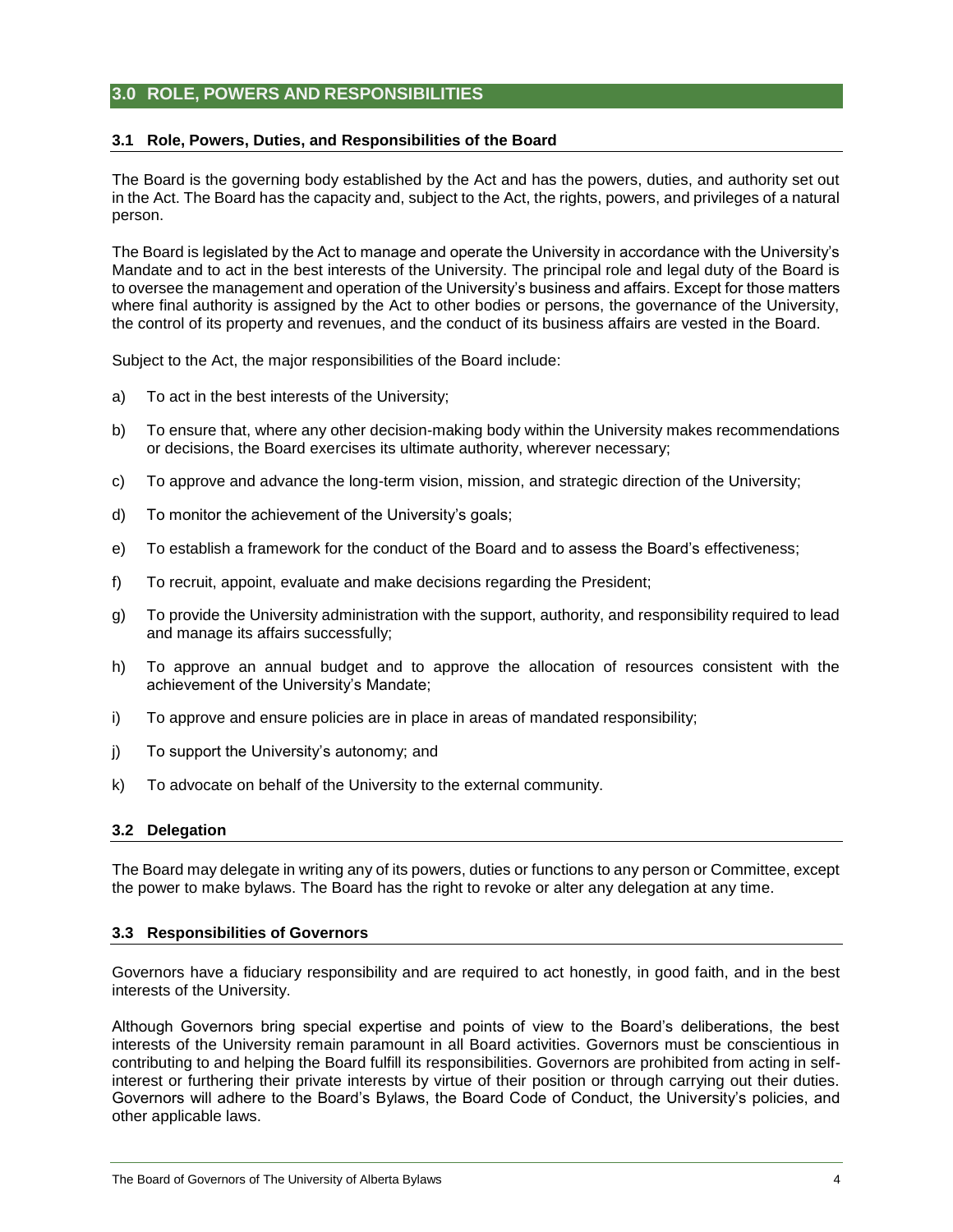Specific responsibilities of a Governor include:

- a) come to meetings prepared to engage in respectful, meaningful discussion and provide considered, constructive and thoughtful feedback and commentary, express opinions and ask questions to enable the Board to exercise its best judgment in decision making and advising; and
- b) ensure that they are able to devote sufficient time and energy to carrying out their duties effectively.

# <span id="page-7-0"></span>**3.4 Code of Conduct**

As required by the *Conflict of Interest Act*, the Board will establish a Code of Conduct that provides guidance and structure to the Board in fulfilling its obligations and duties under the Act, including addressing conflicts of interest and ethical conduct. The Code of Conduct applies to all Governors, who will carry out the duties of their office in accordance with the Code of Conduct.

# <span id="page-7-1"></span>**3.5 Confidential Information**

Each Governor owes a duty of confidence to the University and will undertake to keep all confidential or proprietary information in strictest confidence.

Except where disclosure is authorized by University policy, required by law, or otherwise determined by the Board, Governors, Non-Governor Committee Members, Internal Resources, External Advisors and other permitted resources to the Board will protect confidential information and respect the confidentiality of proceedings at closed and in-camera sessions of the Board, its Committees, and other internal and external meetings. It is the responsibility of all individuals who receive confidential information to ensure the security of all confidential information entrusted to them at all times. All Board records provided to Governors for individual use or created by a Governor remain the property of the Board and will be returned to the Board at the request of the Board.

This duty of confidence and obligation to not disclose confidential or proprietary information remains binding on Governors after the expiration of their appointment and continues indefinitely.

## <span id="page-7-3"></span><span id="page-7-2"></span>**4.0 BOARD OFFICERS**

#### **4.1 Chair**

The Chair is appointed by the Lieutenant Governor in Council and is the presiding officer of the Board.

The Chair leads the Board in all aspects of its work and is responsible for effectively managing the affairs of the Board and ensuring the Board is properly organized, functions effectively, and meets its obligations and responsibilities. The Chair will foster and promote the integrity of the Board and a culture where the Board works ethically and cohesively in the best interests of the University.

The Chair is the official spokesperson of the Board, an official signatory of the University, and serves as a link between the Board and the President. With direction from the Board, the Chair represents the Board and its interests in dealing with government officials, the President, stakeholders, and the community.

# <span id="page-7-4"></span>**4.2 Vice Chair**

The Board will appoint a Vice Chair for a designated period. The Vice Chair will carry out any or all of the Chair's responsibilities at the request of the Chair or in the event that the Chair is absent or unable to carry out the Chair's responsibilities, and will have those additional powers and duties assigned by the Chair and the Board from time to time.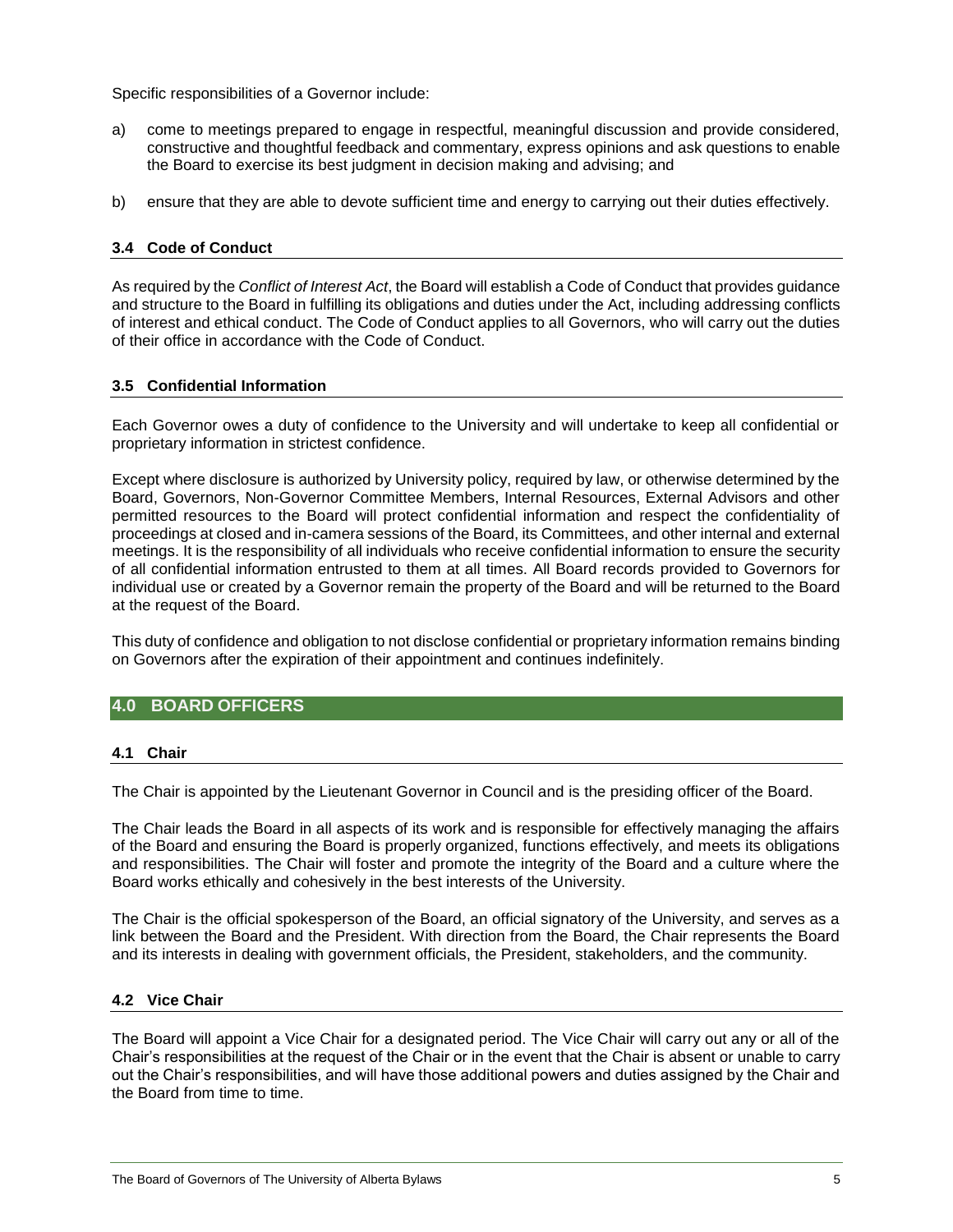#### <span id="page-8-0"></span>**4.3 President**

The President is appointed by the Board and is the Chief Executive Officer of the University. The President reports to and is accountable to the Board for the successful operation of the University, development and implementation of a Board-approved strategic plan, advancing and executing policy recommendations and ensuring adherence to the institution's approved Mandate. The President has all the powers required for the discharge of these duties, as well as such other powers and duties as may be assigned to them by the Board.

#### <span id="page-8-1"></span>**4.4 University Secretary**

The University Secretary plays a central role in the guidance and support of good governance at the University, reporting administratively to the President and functionally to the Chair in that role.

## <span id="page-8-2"></span>**4.5 Board Secretary**

The Board Secretary guides and supports Board governance and is responsible for the records and minutes of the Board. The Board Secretary has the powers, duties and responsibilities as assigned by the University Secretary or that are incidental to the role of the Board Secretary.

#### <span id="page-8-4"></span><span id="page-8-3"></span>**5.0 MEETINGS**

#### **5.1 Schedule & Notice**

In each Meeting Year, the Board will meet in accordance with the meeting calendar. Additional regular or special meetings may be called by the Chair as necessary and may occur outside of the Meeting Year. Additional regular or special meetings may also be called upon the written request of at least two-thirds (⅔) of the Governors. A Board meeting may be postponed or cancelled by agreement of the Chair and the President (or delegate).

Governors will be provided with a calendar of meeting dates for regularly scheduled Board meetings in advance of each Meeting Year, which is deemed to be sufficient notice to all Governors of any meeting shown in the calendar. Except in the case of an emergency meeting, notice of meetings that do not appear in the calendar will be provided at least two Business Days in advance of the meeting date. No minimum notice is required for an emergency meeting.

The accidental omission to send notice of any meeting to, or the non-receipt of any notice by, any of the persons entitled to notice does not invalidate any proceedings at a meeting.

Notice to the public will be sufficiently given when posted on the University's website, and will include the agenda, location, and time.

#### <span id="page-8-5"></span>**5.2 Quorum**

The quorum for all Board meetings is a simple majority of the Governors currently on the Board.

#### <span id="page-8-6"></span>**5.3 Conduct of Meetings**

Meetings will be conducted in accordance with applicable laws and these Bylaws or, where applicable laws or these Bylaws are silent on the matter, as determined by a ruling of the Chair, acting reasonably. The Chair is responsible for the orderly conduct of Board meetings and will maintain order and decorum and exercise the authority to exclude, or cause to be removed from the meeting any person whose improper conduct impedes the orderly transaction of business of the Board.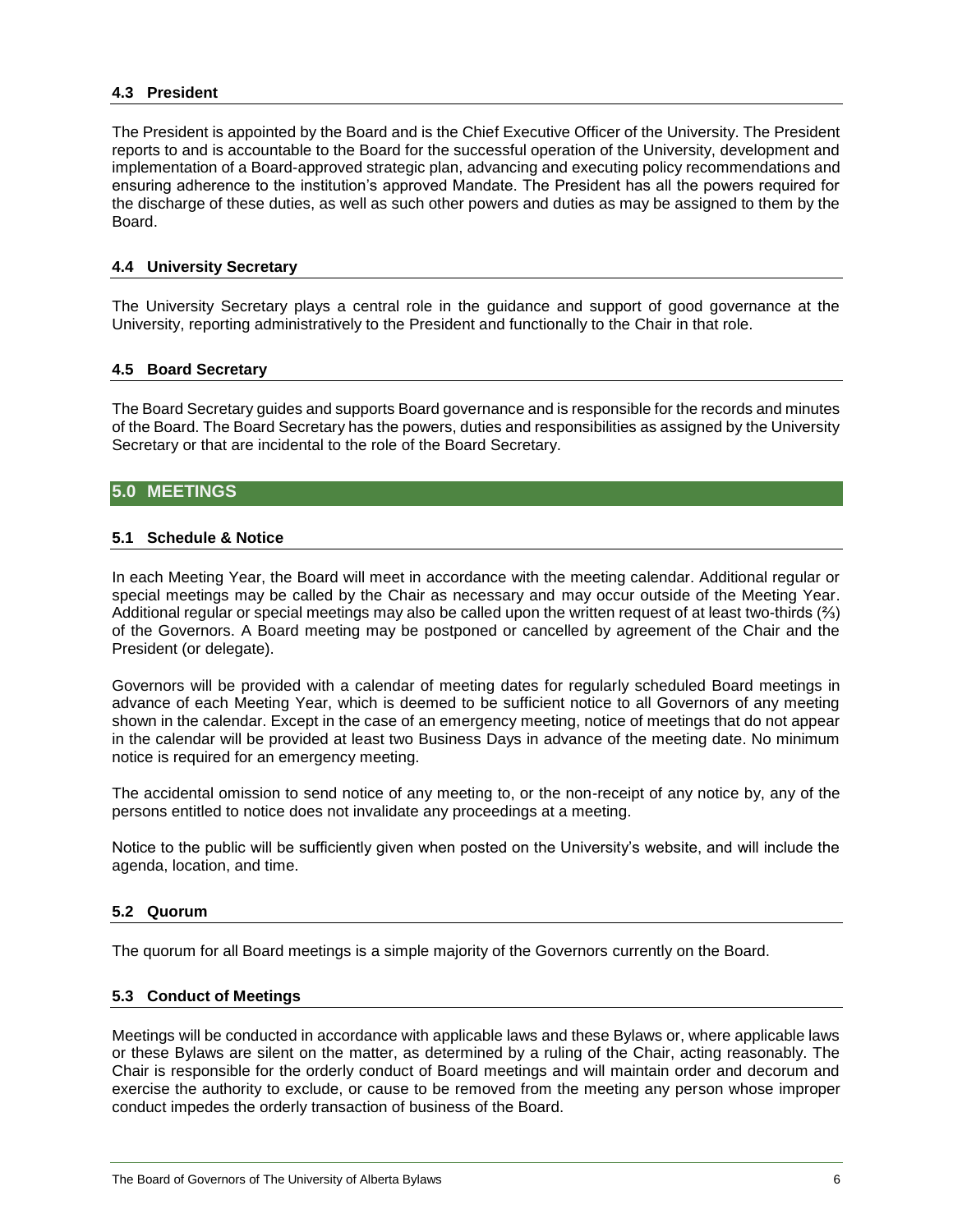The Chair may consult the University Secretary and Board Secretary for guidance on the conduct of meetings, and the Chair retains the discretion to make a final and binding determination on the matter, subject to a challenge as provided below.

A Chair's determination may be nullified where a motion challenging the determination has been duly moved, seconded and approved by at least two-thirds (⅔) of the votes cast by the Governors present and voting at the meeting.

In the event that the Chair is unable to attend a specific meeting, the Vice Chair will act as Chair for that meeting. In order for a meeting to be validly constituted for the transaction of business, either the Chair or the Vice-Chair must be present.

Except as otherwise set out in these Bylaws, the Board Secretary or designate will act as the Secretary at meetings of the Board.

# <span id="page-9-0"></span>**5.4 Open, Closed and In Camera Sessions**

The Board may hold open, closed and in camera meetings or sessions of the Board in compliance with the FOIP Act and all other applicable laws.

- a) Open session: The regular meetings of the Board will include a session that is open to the public.
	- i. Attendance: Any individual may attend as an observer with notice to the Board Secretary, subject to the limitation of space and good conduct as determined by the Chair. No observer may be permitted to address the Board in an open session, except with the permission of the Chair.
	- ii. Documents: Minutes summarizing the discussion and decision of an open session will be taken, provided to the Board for approval at the subsequent meeting, and filed with the Board Secretary.
	- iii. Broadcast: Approved minutes of open sessions of Board meetings may be posted on the University website at the discretion of the University Secretary.

Subject to budget availability and unavoidable technical issues, open session portions of regular meetings of the Board are broadcast on the internet via live video stream. The broadcast is not recorded and is not accessible to the public after the meeting. Video broadcasting and recording outside of the University Secretariat webcast are not permitted.

- b) Closed session: The Board may at any time determine that a meeting, or part of a meeting, be designated as a closed session to deal with confidential matters.
	- i. Attendance: The University Secretary and/or the Board Secretary or delegate will attend closed sessions. The Chair, in consultation with the President, may designate Internal Resources, External Advisors, or guests to attend the closed session, or the Chair, in consultation with the President, may designate the closed session to be without Internal Resources, External Advisors, or guests.
	- ii. Documents: Minutes summarizing the discussion and decisions of a closed session will be taken, provided to the Board for approval at the subsequent meeting, and filed confidentially with the Board Secretary.
	- iii. Confidentiality: Closed session matters, including all discussion, action, and documentation will be kept in confidence by every Governor and attendee.
- c) In camera session: The Board may at any time determine that a meeting, or part of a meeting, be designated as an in-camera session to deal with confidential matters.
	- i. Attendance: Only Governors and those invited by the Chair, may attend.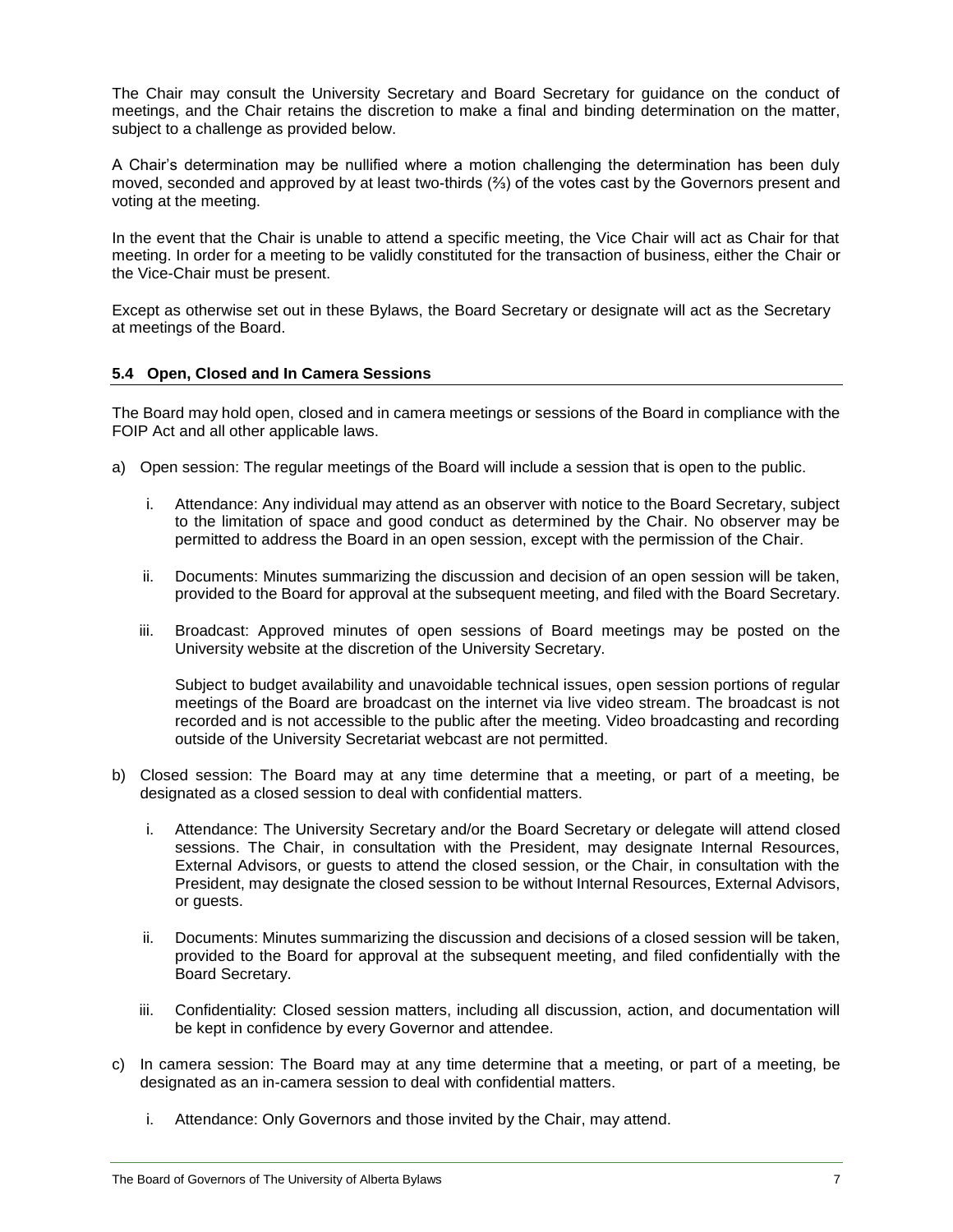- ii. Documents: There is no agenda and minutes are not typically taken at an in camera session. No decisions are made in camera. Recommendations or actions from an in camera session may be moved to an open or closed meeting for a decision to be made by the Governors and for such decision to be entered into the minutes. If the President is not in attendance, the Chair or a delegate will convey to the President, as necessary, matters from an in camera meeting for the information and/or action of administration.
- iii. Confidentiality: In camera session matters, including all discussion, action, and documentation will be kept in confidence by every Governor and attendee.

#### <span id="page-10-0"></span>**5.5 Internal Resources and External Advisors**

Internal Resources and External Advisors may be engaged to provide advice to the Board. Internal Resources and External Advisors may be invited to Board meetings on a regular or ad hoc basis and attend and participate in discussion at Board meetings to provide input, make presentations, and update the Board on activities related to the Board.

#### <span id="page-10-1"></span>**5.6 Guests and Observers**

Guests may be invited to attend and speak at a Board meeting with the approval of the Chair given in advance of the meeting or, in the sole discretion of the Chair of the meeting, during the meeting.

Observers in attendance at an open session of a Board meeting may speak only if expressly invited to do so by the Chair. All observers are expected to maintain decorum. Attendees are expected to respect the rulings of the Chair. In the event of a breach of these rules or a disturbance, the Chair may eject individuals from the meeting or adjourn the meeting.

#### <span id="page-10-2"></span>**5.7 Agendas**

Agendas will be developed by the Chair and the President (or delegate), produced and reviewed in accordance with University Secretariat procedures, and approved by the Board at the commencement of the meeting.

Additions to the agenda during a Board meeting require approval by a majority of the votes cast by the Governors present and voting at the meeting to be considered.

#### <span id="page-10-3"></span>**5.8 Board Meeting Materials**

Whenever possible, meeting materials will be provided to Governors one week in advance of a scheduled meeting and will be provided electronically through the Board portal.

Material related to an open session of a Board meeting may be available to the public through the Board Secretary upon request, and subject to the discretion of the Board Secretary or the direction of the Board.

#### <span id="page-10-4"></span>**5.9 Minutes**

Minutes of meetings of the Board will be summaries of decisions made and discussions held. The Board Secretary will ensure that, with the exception of in-camera sessions, minutes are recorded, approved, and distributed, for all Board meetings.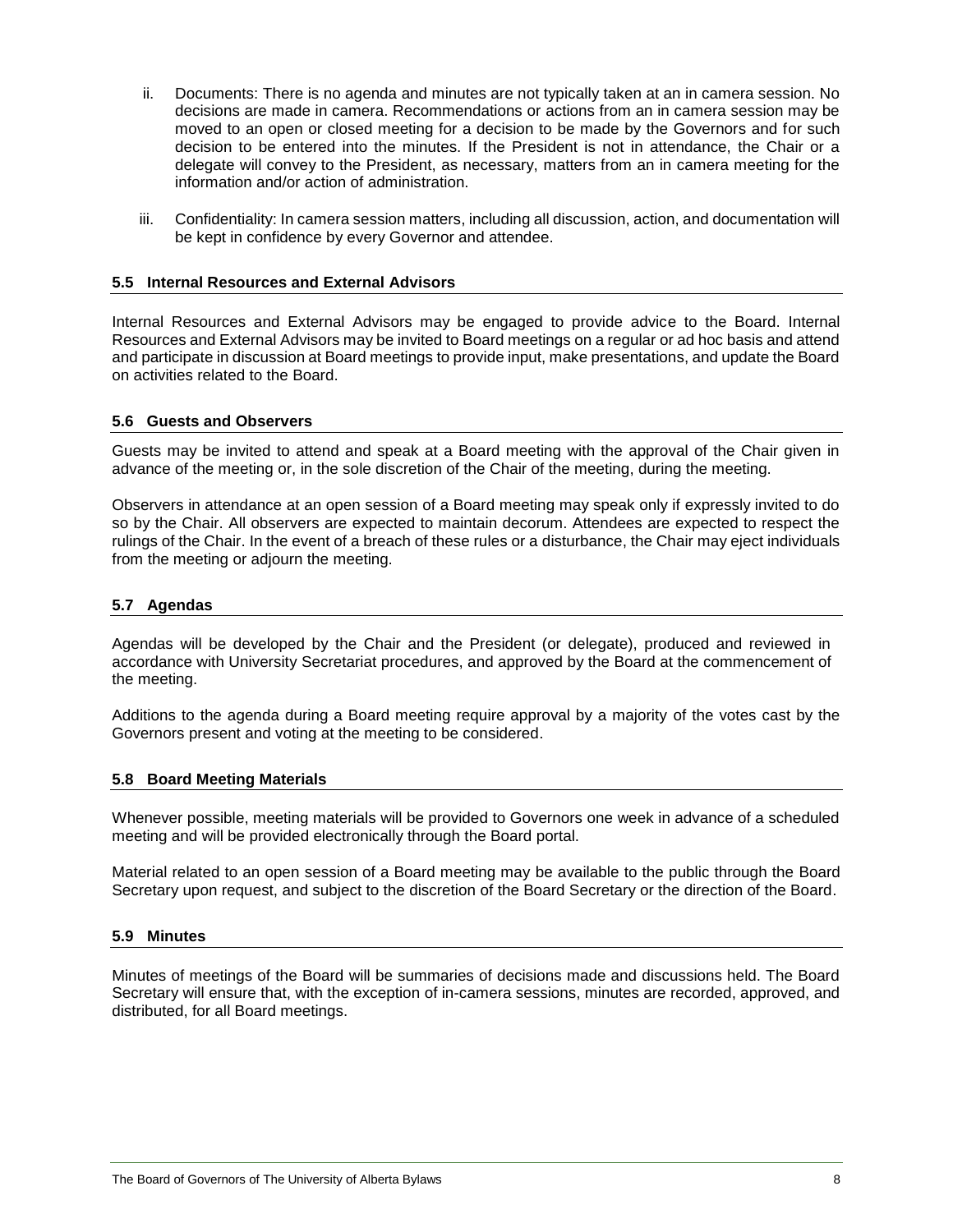#### <span id="page-11-0"></span>**5.10 Remote Meeting Attendance**

The Board may meet by other means of communication that allow all individuals participating to communicate adequately with each other simultaneously and instantaneously, such as a video conference or teleconference. The Chair can decide to hold a meeting entirely via such means, or to allow a Governor to participate in an in-person meeting remotely. The same rights and responsibilities apply to Governors participating in video conference or teleconference meetings as applied to in-person meetings. In such circumstances, Governors are deemed to be present, counted to determine the presence of a quorum and have the ability to vote on motions.

## <span id="page-11-1"></span>**5.11 Attendance of Governors**

Regular attendance of Governors at Board meetings is required to ensure a quorum and to expedite the carrying out of the business of the Board. Governors who find themselves unable to attend a regular meeting of the Board will notify the Board Secretary at least twenty-four hours in advance of the meeting. The Board Secretary will advise the Chair of all such notices of absence.

If a Governor is absent from three or more meetings of the Board within a Meeting Year, the Chair may contact the Governor to determine the reason for the absence and the Governor's interest in continuing to serve as a Governor. In the case of a Governor absent from three or more meetings of the Board within a Meeting Year without sufficient reason or without having made satisfactory arrangements with the Chair, the Chair may refer the matter to the BGC for handling, which may include a request for the Governor's resignation from the Board or advising the Lieutenant Governor in Council of Alberta that the Governor is no longer capable of acting as a Governor or of fulfilling the Governor's duties, and requesting that the Lieutenant Governor in Council terminate the appointment of the Governor.

# <span id="page-11-2"></span>**6.0 VOTING**

#### <span id="page-11-3"></span>**6.1 General**

Subject to a conflict of interest, including the conflicts of interest identified in the Code of Conduct, each present Governor may move, second, and vote on motions presented at Board meetings. Voting by proxy is not allowed. Each Governor is entitled to one vote and the Chair does not have a second vote in the event of a tie. If there is a tie vote, the motion is defeated.

Motions will be passed by a majority of the votes cast by the Governors present and voting at the meeting and such motions are binding on all Governors. Abstentions will not be counted. The Chair will declare that a motion has been carried and an entry to that effect will be recorded in the minutes.

# <span id="page-11-4"></span>**6.2 Electronic or Written Voting**

The Board may use an electronic or written process for voting on motions outside of its regular meeting schedule. The Chair may designate matters that may be decided by electronic or written vote of the voting Governors. The outcome of an electronic or written vote will be reported at the next regular meeting of the Board and a record contained in the minutes of that meeting. A motion passed in this manner will be of the same force and effect as if it had been duly passed at a meeting.

# **6.3 Conflicts of Interest**

Governors declaring a conflict of interest must recuse themselves from voting on motions involving the conflict unless the determined method of managing an allowed conflict permits the Governor to vote.

A Governor may participate in the discussion of and vote on matters related to tuition fees or other student fees that the University may levy, even if the Governor or the Governor's spouse, child, or parent is affected by any tuition or student fees levied.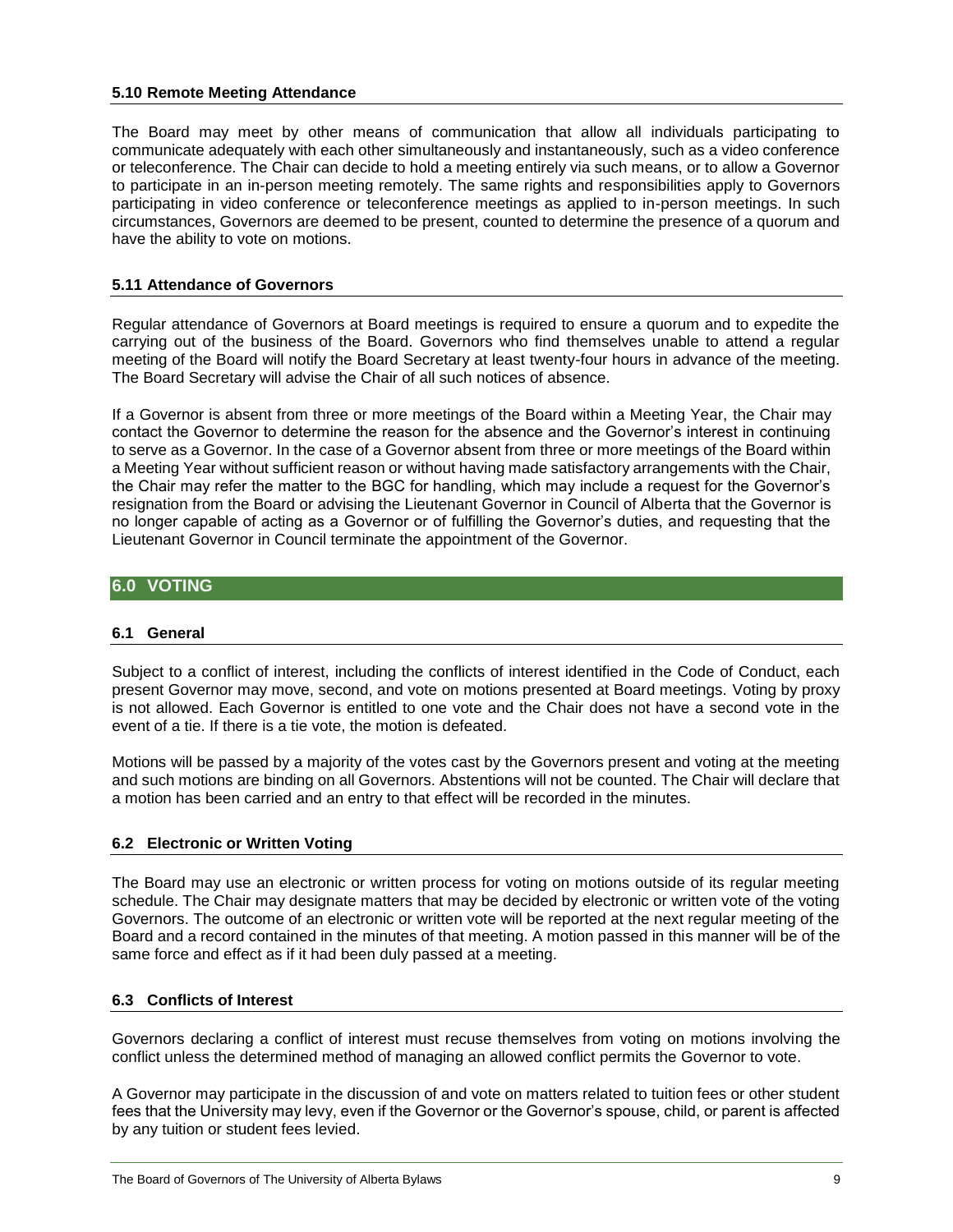# <span id="page-12-0"></span>**7.0 COMMITTEES**

#### <span id="page-12-1"></span>**7.1 Establishment**

The Board may establish standing Committees or *ad hoc* Committees with such responsibilities, authorities, memberships, and operational rules as the Board considers appropriate to assist the Board in its work. The Board may dissolve any Committee at any time.

## <span id="page-12-2"></span>**7.2 Authority**

A Committee may establish a sub-committee, with the membership it deems necessary, to be responsible for specific aspects of the Committee's work. A Committee may delegate its powers, duties, and functions to sub-committees or individuals.

#### <span id="page-12-3"></span>**7.3 Procedural Rules**

Unless otherwise specified in these Bylaws or the Committee's Terms of Reference, Committees will be subject to the same procedural rules as the Board, modified as necessary to fit the circumstances.

#### <span id="page-12-4"></span>**7.4 Committee Terms of Reference**

Each Committee must operate under Board approved Terms of Reference. The Committee Terms of Reference will:

- a) set out the functions, powers, responsibilities, delegated authorities, and operation of the Committee;
- b) specify the number of members and conditions the Board determines are appropriate regarding the composition of the Committee's membership; and
- c) include any further terms the Board determines is necessary.

Committees will review their Terms of Reference annually and when necessary recommend revisions to the Board. The Board may approve revisions to the Terms of Reference at any time.

#### <span id="page-12-5"></span>**7.5 Membership**

Composition of standing Committees will be set out in each Committee's Terms of Reference. With the exception of ex-officio members, all Committee members will be appointed by the Board.

Members of Committees may be Governors or Non-Governor Committee Members, as may be provided in the Committee's Terms of Reference. All Governors are eligible to serve on Board standing Committees except in those circumstances where a Committee's mandate requires independence of its members, meaning that a Governor does not have a direct or indirect relationship arising from their status as a Nominated Governor or Public Governor that could, in the view of the Board, reasonably be expected to interfere with or influence the exercise of a Governor's independent judgment as outlined in the Code of Conduct, and/or where a Governor may have a conflict of interest.

With the exception of ex-officio members, Committee members will be appointed for a term of up to three (3) years. A Committee member may be re-appointed for two (2) additional terms, up to a maximum term of nine (9) years. In exceptional circumstances, the Board, in its sole discretion, may appoint a Committee member even if the appointment will result in a total term that exceeds nine (9) years.

The Chair, the Chancellor, and the President are ex-officio members of each Standing Committee. Exofficio members have the same rights as other Committee members for all Standing Committees, with the exception the Board Audit and Risk Committee, of which the President is not entitled to vote.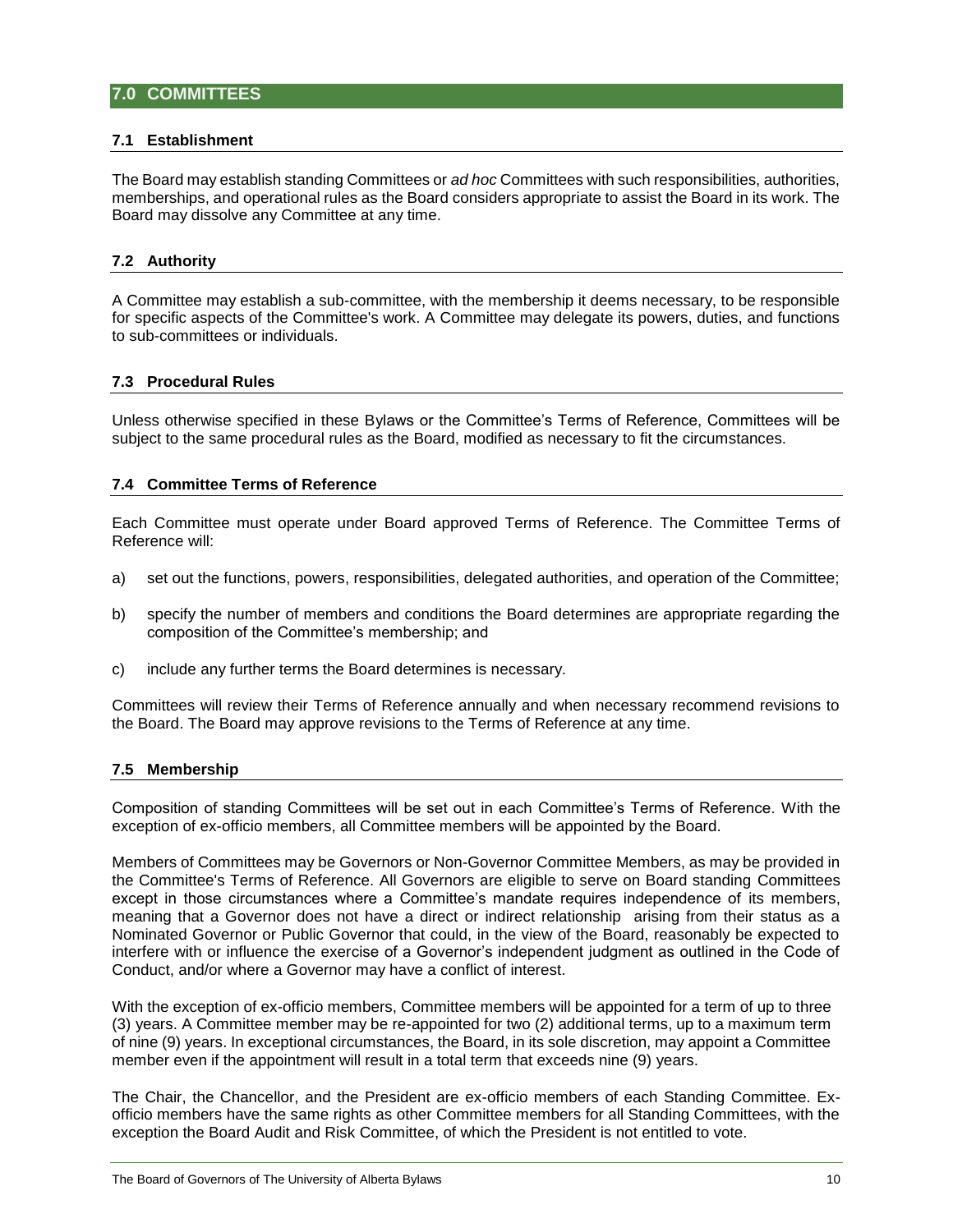A Committee Chair will be recommended by the Chair for approval and appointment by the Board. A Committee Vice-Chair will be elected by the Committee from its appointed voting members. In addition to meeting the obligations as a Governor, the Committee Chair will provide effective leadership to the Committee so as to fulfil its duties as outlined in its Terms of Reference.

# <span id="page-13-0"></span>**7.6 Internal Resources and External Advisors**

If the Committee determines that an individual with particular expertise is needed on a Committee, the President or Committee may choose to engage Internal Resources or External Advisors to provide advice to the Committee.

# <span id="page-13-1"></span>**7.7 Meetings and Reporting**

Committees will generally meet cyclically in the weeks leading up to a Board meeting and may call additional meetings as required. The Committee Chair is responsible for calling meetings and setting the draft agenda for each meeting of that Committee.

Subject to these Bylaws and the Committee Terms of References, a Committee Chair may establish rules of procedure to be followed at each meeting of that Committee. The Committee Chair is empowered to adjudicate rules of order and procedures for Committee meetings, if and when necessary. If the Committee Chair is not present, the Committee Vice-Chairs acts as the Committee Chair.

Each Committee will regularly report to the Board on the deliberations and actions of that Committee. In making such reports, the Chair will be prepared to provide such additional information and detail to the Board as may reasonably be required for the Board to be properly informed as to the activities and decisions of the Committee.

# <span id="page-13-2"></span>**7.8 Quorum**

Quorum for Committee meetings is a majority of the current members on the Committee other than exofficio members. For clarity, ex-officio members will not be included in the calculation of the number of voting members when determining quorum.

In order for a meeting to be validly constituted for the transaction of business, either the Committee Chair or the Committee Vice-Chair must be present.

#### <span id="page-13-3"></span>**7.9 Non-Committee Members at Committee Meetings**

Governors who are not a member of a Committee but who are interested in observing a Committee meeting may do so at the expressed consent of the Committee Chair.

#### <span id="page-13-4"></span>**7.10 Board Standing Committees**

The Board's Standing Committees are:

- a) Audit and Risk Committee;
- b) Finance and Property Committee;
- c) Governance Committee;
- d) Human Resources and Compensation Committee;
- e) Investment Committee;
- f) Learning, Research, and Student Experience Committee; and
- g) Reputation and Public Affairs Committee.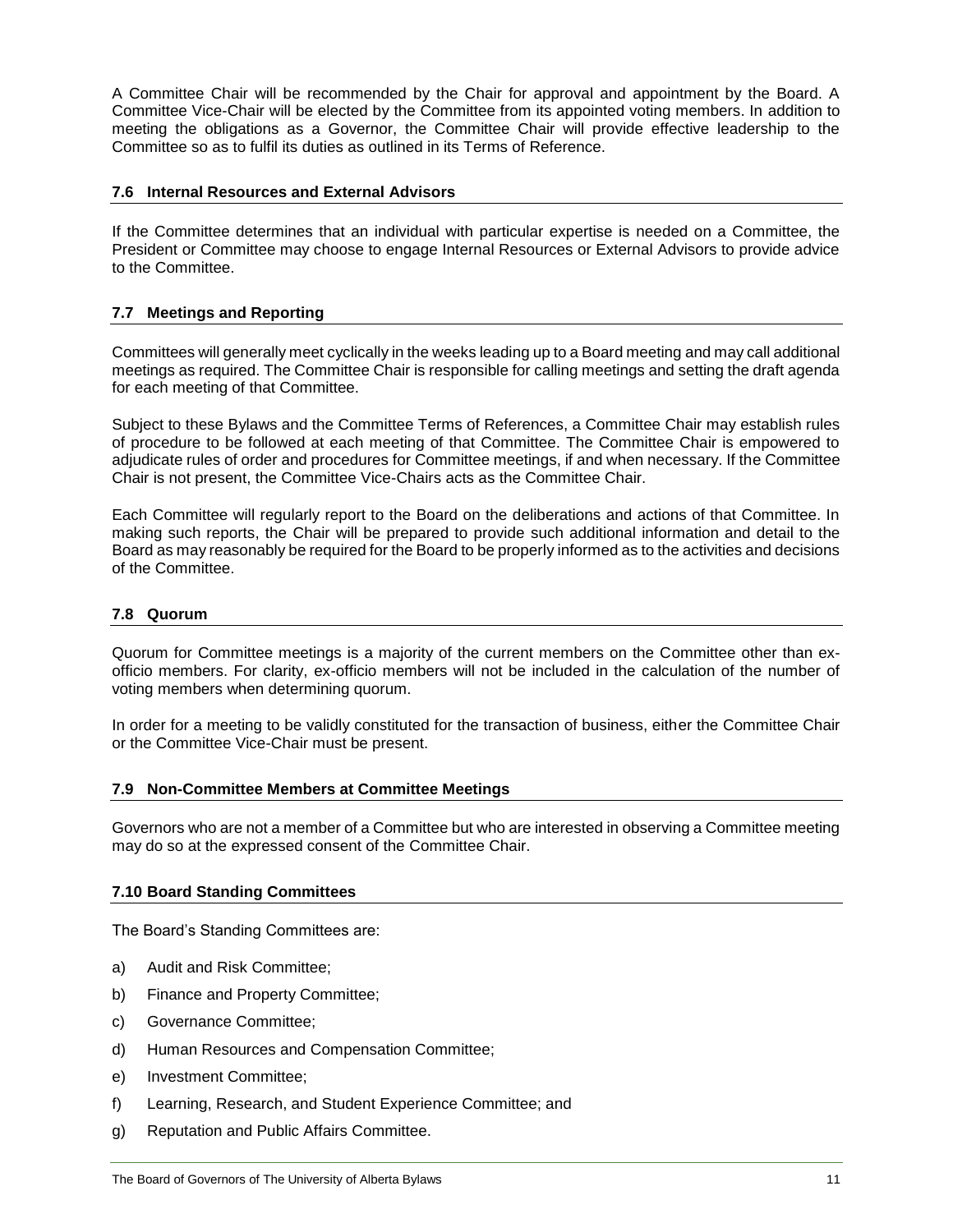# <span id="page-14-0"></span>**8.0 RECORDS**

Agendas and minutes of proceedings of all Board and Committee meetings, as well as records of all decisions of the Board and Committees made outside of a meeting, will be maintained. A register of Governors, including mailing addresses, telephone numbers, and other contact information will also be maintained. The Board Secretary will be the custodian of these records and the Board may instruct the Board Secretary to keep additional records from time to time.

Access to the records of the Board by individuals other than Governors will be determined in accordance with applicable legislation and University policies in effect from time to time.

# <span id="page-14-2"></span><span id="page-14-1"></span>**9.0 BOARD ORIENTATION, DEVELOPMENT, AND ASSESSMENT**

#### **9.1 Orientation**

Upon joining the Board, Governors will be provided with an orientation to the Board, the University, and the context in which they operate.

#### <span id="page-14-3"></span>**9.2 Development**

Where possible, the Board will facilitate ongoing training for Governors to enhance the function and capacity of the Board.

#### <span id="page-14-4"></span>**9.3 Assessment**

The Board will carry out an annual assessment of its performance and operations in accordance with a process approved by the BGC or its delegate.

## <span id="page-14-6"></span><span id="page-14-5"></span>**10.0 EXECUTION OF DOCUMENTS AND UNIVERSITY OPERATIONAL SEAL**

#### **10.1 Execution**

All documents or instruments in writing requiring execution on behalf of the Board will be signed by the Chair, the Vice Chair, or those authorized signatories specified in, and in accordance with, applicable University policies approved by the Board or an authorization of the Board.

All transactions, arrangements, documents or instruments authorized and signed on behalf of the Board as provided above will be valid and binding on the Board.

#### <span id="page-14-7"></span>**10.2 University Operational Seal**

The University Operational Seal will be kept in the custody of the University Secretary, or with such other person as the University Secretary may designate from time to time. The University Operational Seal will be affixed to documents in accordance with the University Operational and Academic Seal Procedure.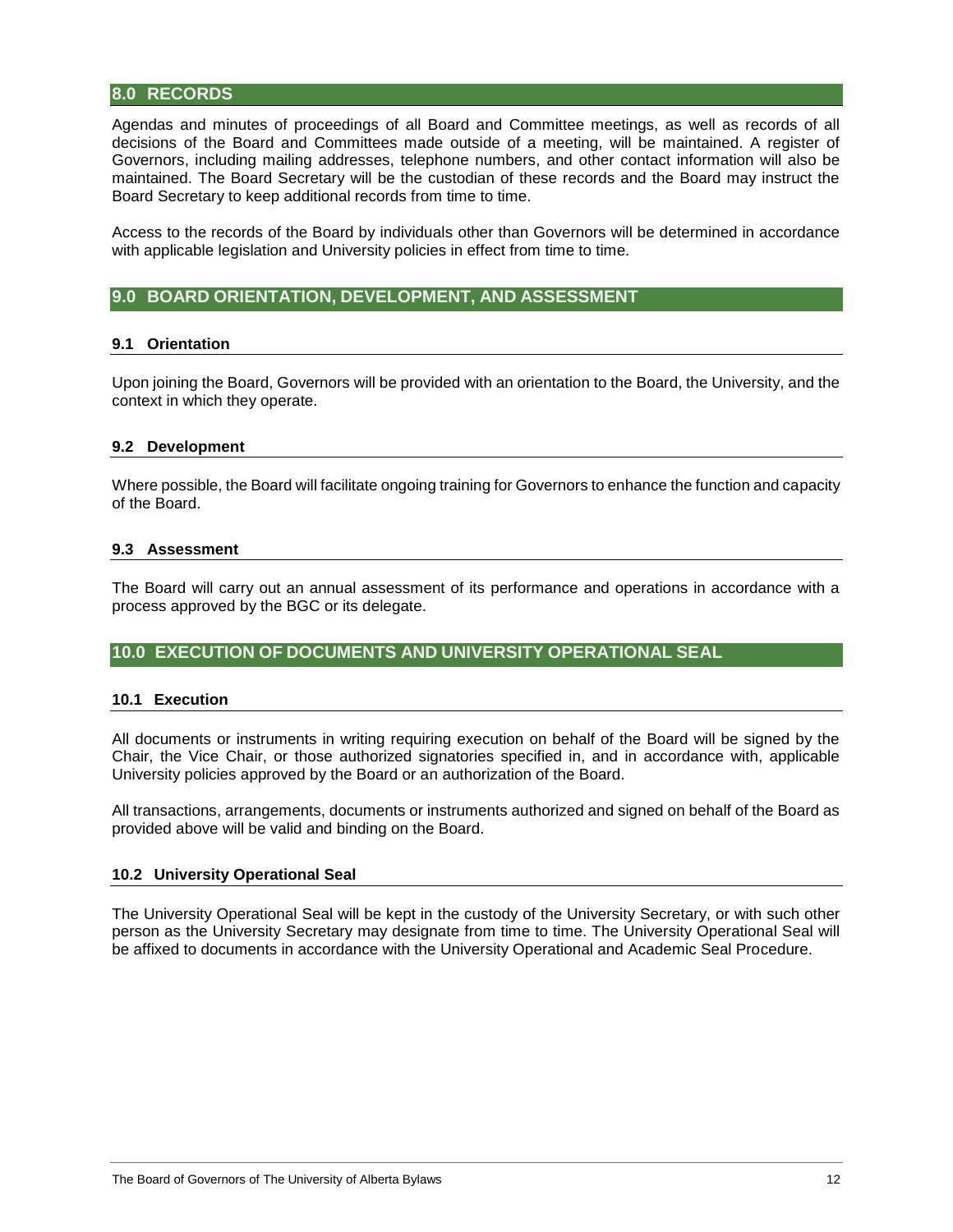# <span id="page-15-0"></span>**11.0 BREACH OF BYLAWS**

Governors must report all material potential or actual breaches of these Bylaws to the Chair or the University Secretary for handling as soon as possible.

Upon notification of a potential or actual breach, the Chair will review the circumstance and details and will notify the Governor involved and seek a response. The Chair will make a determination regarding compliance and will notify the Governor, the notifier (if applicable and if appropriate/permitted), the University Secretary, and the Audit and Risk Committee if the conduct is a potential breach of the Code of Conduct or the BGC if the conduct is not a potential breach of the Code of Conduct. The identity of the notifier will not be disclosed unless required by law or in a legal proceeding. The Audit and Risk Committee or BGC, as appropriate, will assess the non-compliance and will decide on an appropriate action. A breach of an obligation under these Bylaws may result in disciplinary action, up to and including a request for a Governor's resignation or a request for the termination of their appointment. The Audit and Risk Committee, BGC or the Chair will provide the Board with a summary report regarding breach notifications at least annually.

A report of a potential or actual breach of these Bylaws committed by the Chair should be made to the Chair of the Audit and Risk Committee. In the event of a report of an alleged breach of these Bylaws by the Chair, the Chair of the Audit and Risk Committee will perform all of the duties normally performed by the Chair as outlined above.

# <span id="page-15-2"></span><span id="page-15-1"></span>**12.0 PROTECTION FROM LIABILITY AND INDEMNITY**

#### **12.1 Protection from Liability**

Governors are afforded the following protection from liability under the Act:

- a) neither the Board nor the Governors are liable for any act or omission of an academic staff association, a student organization or a student; and
- b) a Governor is not personally liable for anything done by the Board or for anything done by the Governor in good faith in the purported exercise or performance of the Governor's powers, duties and functions under the Act.

#### <span id="page-15-3"></span>**12.2 Indemnity**

Subject to any restrictions or conditions imposed on the University under applicable laws, the University will indemnify a Governor, a former Governor or a voting member of a Committee of the Board (collectively, the "Covered Persons"), and their heirs and legal representatives, from and against all costs, charges and expenses, including any amount paid to settle an action or satisfy a judgment, reasonably incurred by such individual in respect of any civil, criminal, administrative, investigative or other proceeding in which the individual is involved by reason of being a Covered Person, if:

- a) they acted honestly and in good faith with a view to the best interests of the University; and
- b) in the case of a criminal or administrative action or proceeding that is enforced by a monetary penalty, they had reasonable grounds for believing that their conduct was lawful.

Notwithstanding the above, the University's obligation to indemnify and save harmless will not apply with respect to any costs, charges or expenses, including any amount paid to settle an action or satisfy a judgment relating to an action by or on behalf of the University against the Governor.

As part of the above indemnity, Covered Persons will:

a) provide written notice to the University as soon as reasonably possible upon becoming aware of any claim, demand, action, or proceeding;